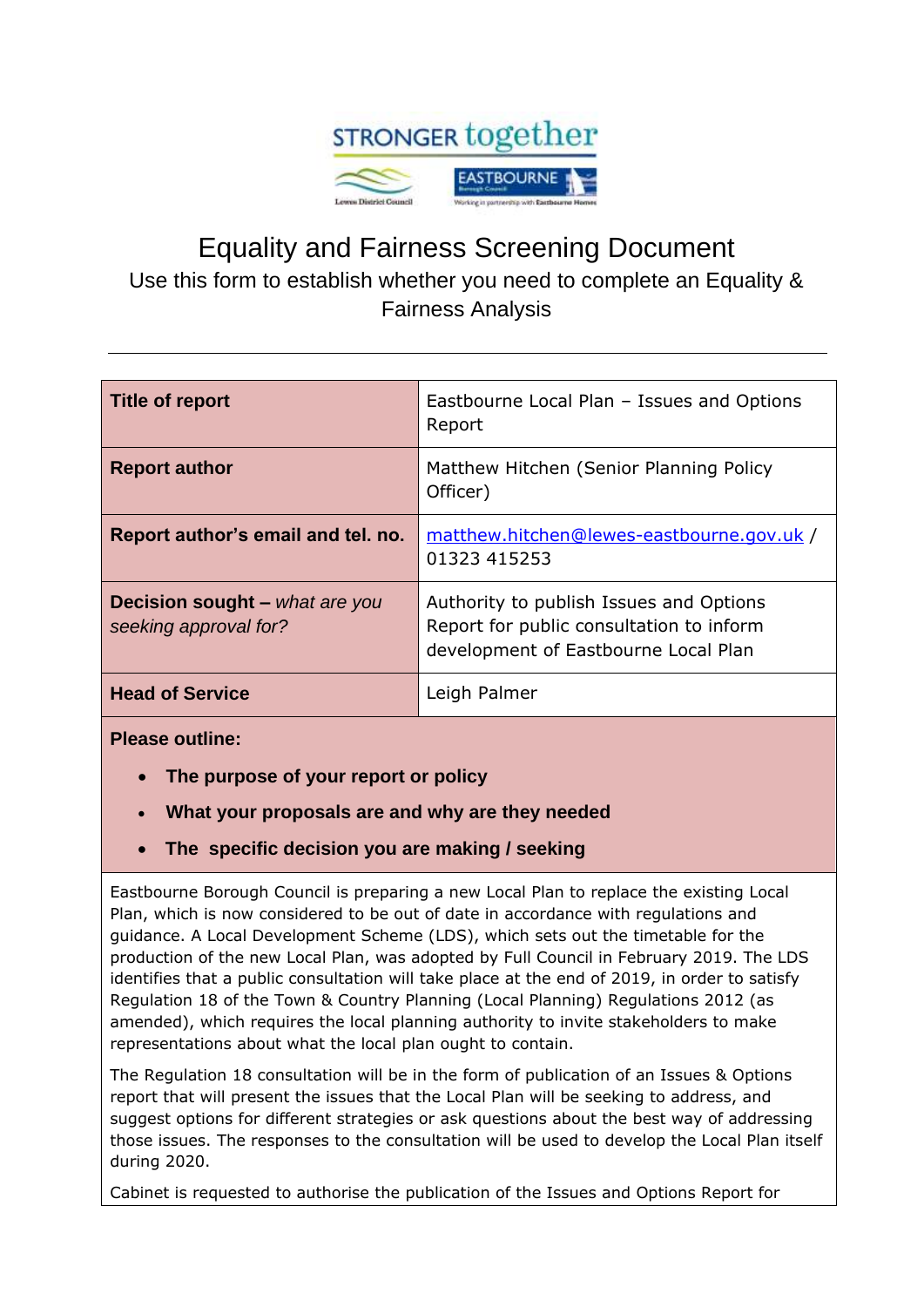public consultation between Friday  $1<sup>st</sup>$  November 2019 and Friday  $10<sup>th</sup>$  January 2020.

- **Will your proposals or policy have an impact on staff or on members of the public e.g. service users, tenants, residents, people who work here, visitors?**
- **Will it significantly affect the way a service or services are organised, planned or delivered?** *Please describe who will be affected*

The Local Plan will have an impact on members of the public, including protected groups. However, the Issues and Options Report does not contain policy and only presents and asks for comment on what the Local Plan should contain. Therefore, it is considered that the Issues and Options Report would not have a direct impact on members of the public, or significantly affect the wat that a service is organised, planned or delivered.

**Would an Equality Analysis be constructive at this stage? If not, explain why e.g:**

- The Equality Act may not be relevant to some decisions e.g. purchase of some equipment or decision to lease some land
- Some decisions (e.g. seeking approval to begin work on a particular issue) don't need an EaFA at this stage
- Some decisions follow on from earlier decisions where an analysis has already been completed, and there is no further impact on people

It is not considered that an Equality Analysis is needed at this stage as the Issues and Options Report is a pre-policy consultation stage, and is therefore not proposing any new policy. However, drafting of the Local Plan itself will require an Equality Analysis at a later stage.

**Please highlight the relevant option below.**

- **An Equality Analysis already exists for this topic** (give date & title)
- **An Equality Analysis will be completed at a later stage**
- **An Equality Analysis is not constructive in this instance**

**Implications for Equality summary** *You can Paste this into your report*

It is assessed that an Equality Analysis is not conducive to this report. Please contact the report author if you would like to discuss further.

**If you have any questions about this form please email [EqualitiesEmail@lewes](mailto:equality@eastbourne.gov.uk)[eastbourne](mailto:equality@eastbourne.gov.uk)**